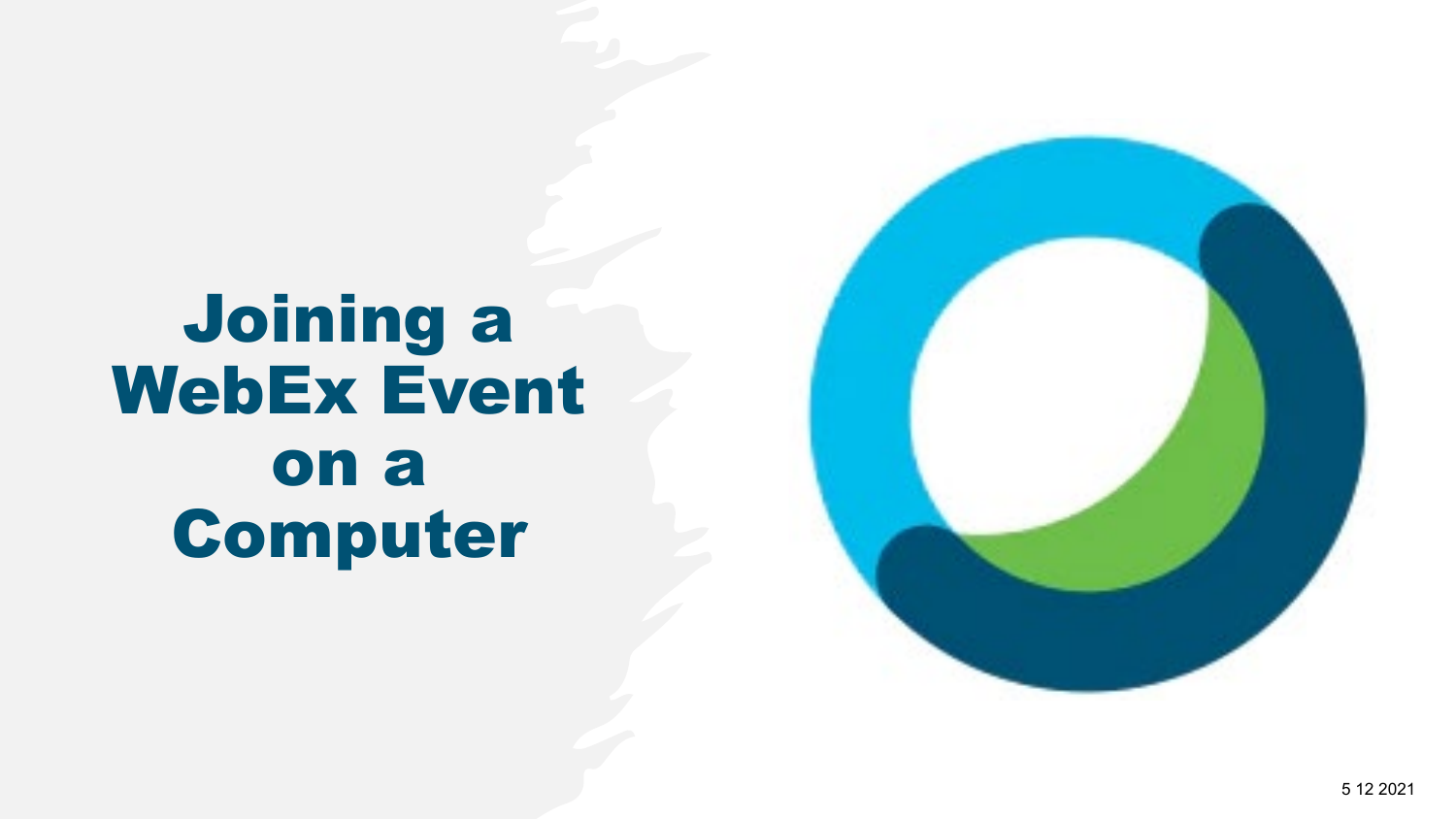# Click the link to join the Webex Event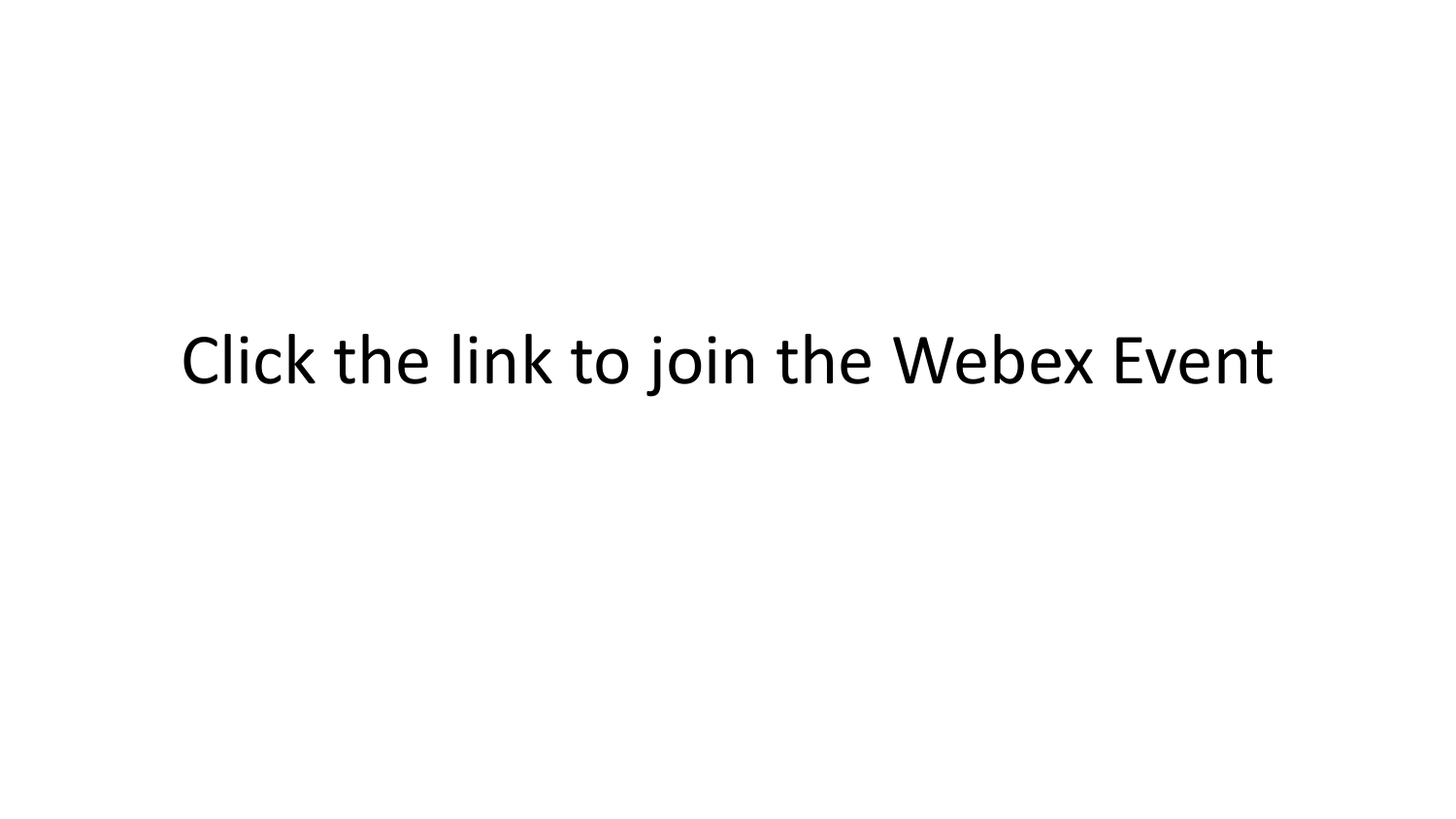### Event Information: Test

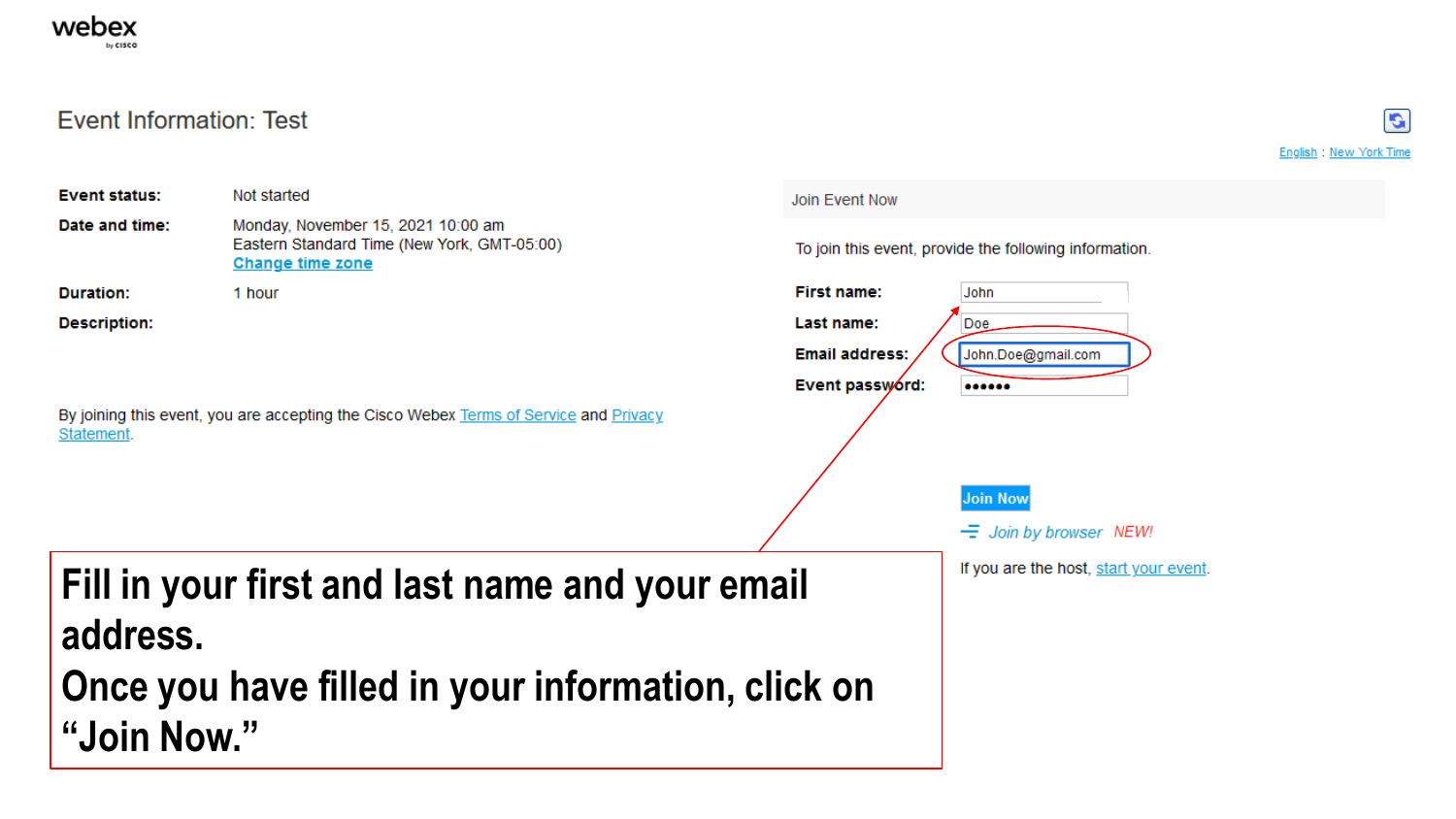On the page that appears after you have entered your log in information and hit "Join Now," click on Run a temporary application and do one of the following based on your browser:



## **Firefox:**

### Click Save File on the prompt that appears

| Opening , ncdenrits, 194108400693423656, 535474134, EC, 001079091, SDJTS |                     |  |  |  |
|--------------------------------------------------------------------------|---------------------|--|--|--|
| You have chosen to open:                                                 |                     |  |  |  |
| E  JussJUVha9se2nSYBEsiaRMWJKH71_BRYpc5i2QyQ2_webex.exe                  |                     |  |  |  |
| which is: exe File<br>from: https://ncdenrits.webex.com                  |                     |  |  |  |
| Would you like to save this file?                                        |                     |  |  |  |
|                                                                          | Cancel<br>Save File |  |  |  |

Click on the down arrow button on the top right side of the browser window and click to open the file.



# **Chrome:**

Click on the .EXE file that appears on the lower left of the browser window



## **Internet Explorer:**

Click Run on the dialog box that appears at the bottom of the browser window.

| Do you want to run or save .ncdenrits.194108400693423656.535514624.EC.001122291.SDJTSwAAAASvUSK9XvZ66C9U64mh9i3E6exe from ncdenrits.webex.com? <sup>x</sup> |            |             |  |        |
|-------------------------------------------------------------------------------------------------------------------------------------------------------------|------------|-------------|--|--------|
|                                                                                                                                                             | <b>Run</b> | <b>Save</b> |  | Cancel |

# **Edge:**

Click Open File on the dialog box that appears on the top right side of the browser window.



*\*If you get a virus software pop-up dialog box, click Continue or Allow*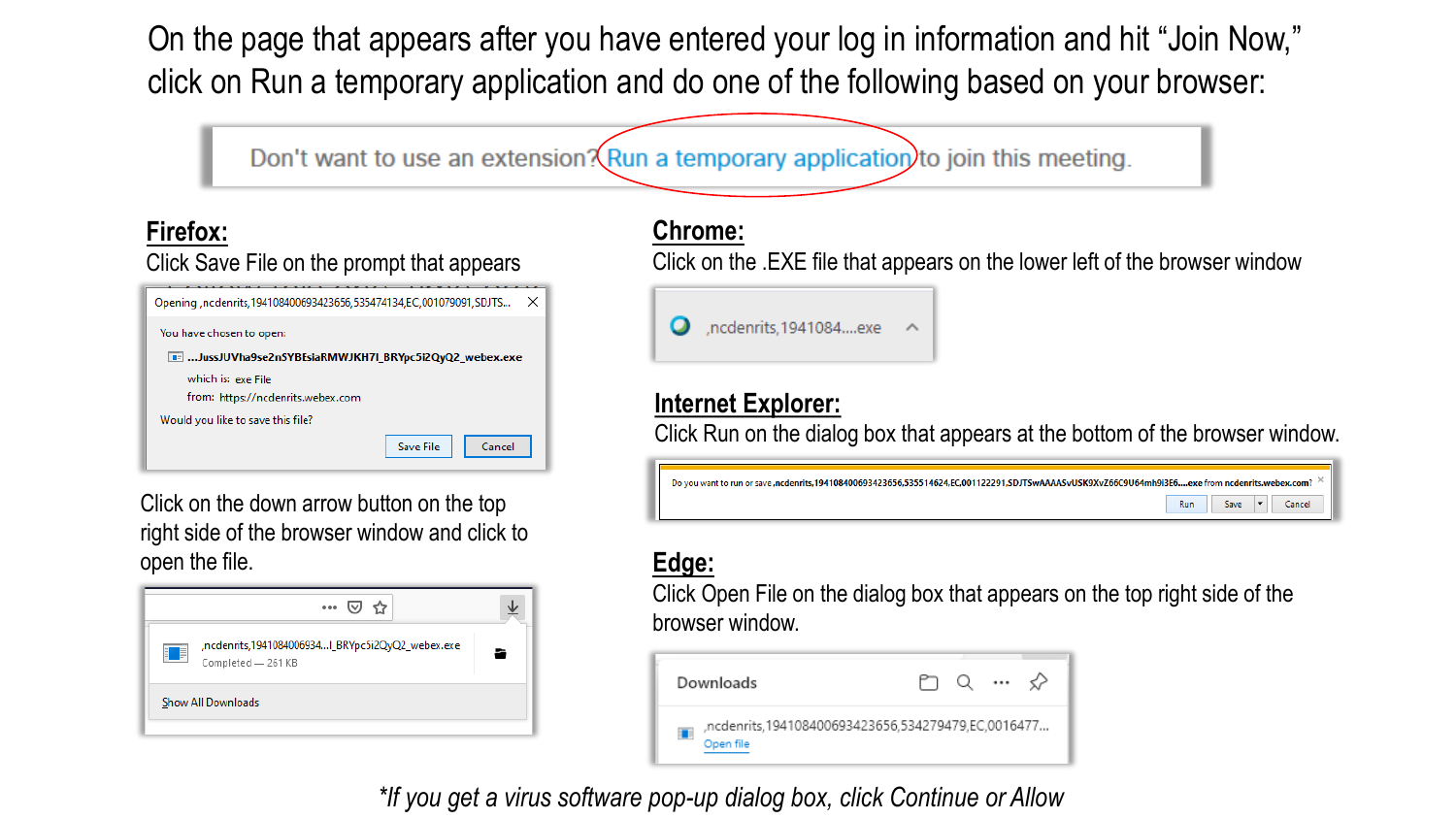If your temporary application file is not showing up as described on the previous page, you may have to locate them in File Explorer.

You can do this by: Right-clicking on your start button on the bottom left of your desktop and click on "File Explorer."





#### $\circ$ Ħ **P**